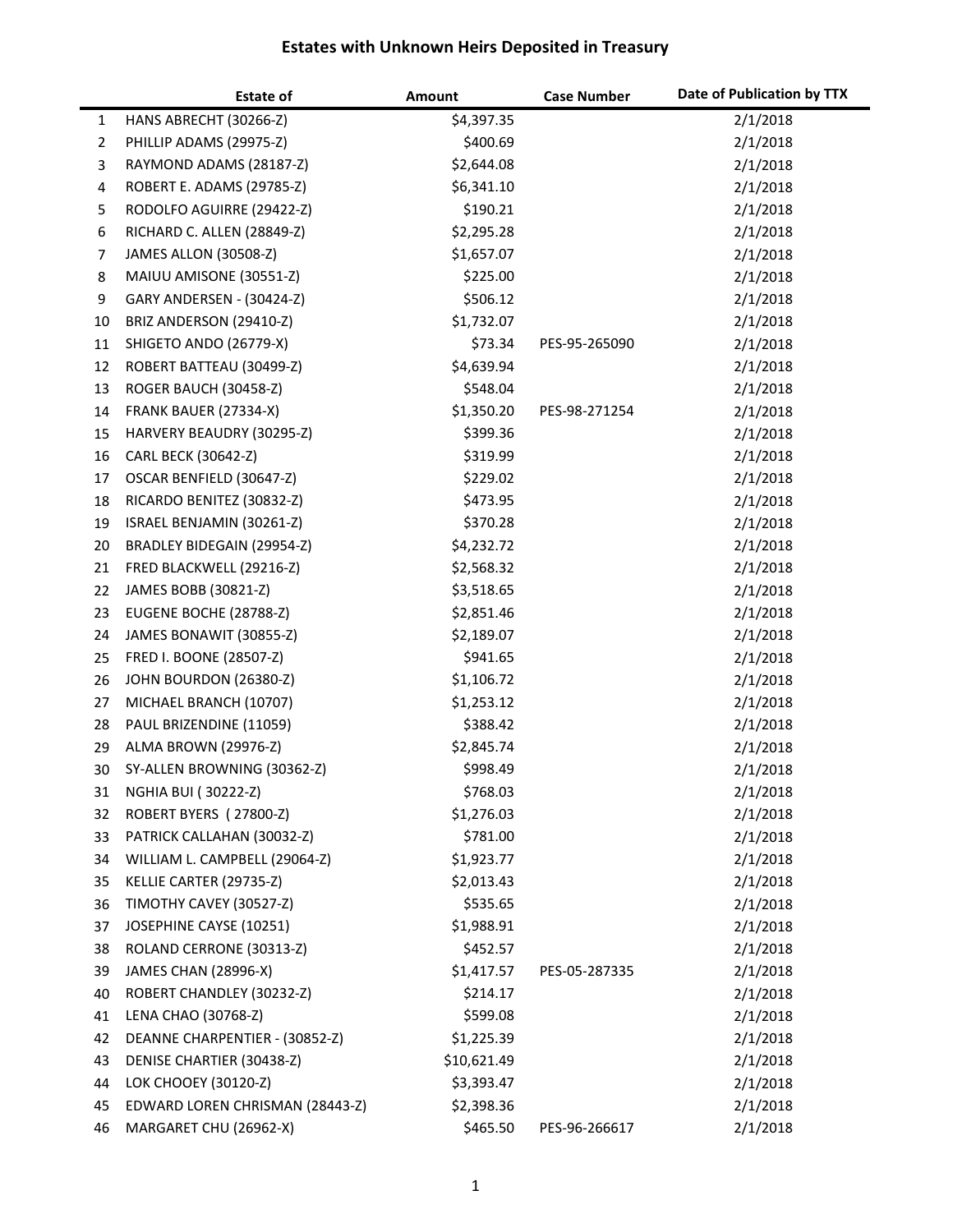|          | <b>Estate of</b>                                   | Amount                   | <b>Case Number</b> | Date of Publication by TTX |
|----------|----------------------------------------------------|--------------------------|--------------------|----------------------------|
| 47       | EVA C. CHUNG (CHING) (-26357-X)                    | \$310.96                 | PES-93-261935      | 2/1/2018                   |
| 48       | MAN HEE CHUNG (28171-X)                            | \$719.00                 | PES-02-283924      | 2/1/2018                   |
| 49       | JOHN CLARK (29809-Z)                               | \$1,564.93               |                    | 2/1/2018                   |
| 50       | <b>MARY CLARK (30290-Z)</b>                        | \$2,368.10               |                    | 2/1/2018                   |
| 51       | HEATHER CLARKSON (30725-Z)                         | \$1,864.37               |                    | 2/1/2018                   |
| 52       | DAISY COLEY (30392-Z)                              | \$1,508.96               |                    | 2/1/2018                   |
| 53       | JENNIFER COLLINS (30272-Z)                         | \$3,302.09               |                    | 2/1/2018                   |
| 54       | CHARLES COMBS (27240-X)                            | \$7.70                   | PES-98-271004      | 2/1/2018                   |
| 55       | GARY CONANT (30126-Z)                              | \$1,268.99               |                    | 2/1/2018                   |
| 56       | MELANIA CONOLLY - (29105-Z)                        | \$195.08                 |                    | 2/1/2018                   |
| 57       | <b>EDDA CONTE (29598-Z)</b>                        | \$7,997.04               |                    | 2/1/2018                   |
| 58       | THOMAS COSTANZO (30416-Z)                          | \$8,638.92               |                    | 2/1/2018                   |
| 59       | EUGENE COTTONE (30093-Z)                           | \$64.02                  |                    | 2/1/2018                   |
| 60       | ELLEN COTTRELL (27392-X)                           | \$228.69                 | PES-98-271253      | 2/1/2018                   |
| 61       | ALBERT SANTA ANA CRAFT (29727-Z)                   | \$1,414.70               |                    | 2/1/2018                   |
| 62       | JAMES CRAWFORD (30271-Z)                           | \$5,332.27               |                    | 2/1/2018                   |
| 63       | KENNETH CRIST (28776-Z)                            | \$2,112.92               |                    | 2/1/2018                   |
| 64       | GEORGE CULBRETH (30492-Z)                          | \$1,226.33               |                    | 2/1/2018                   |
| 65       | ALICE CURRAN (27286-Z)                             | \$3,381.04               |                    | 2/1/2018                   |
| 66       | <b>NU HA DAM (30259)</b>                           | \$7,246.85               | PES-11-294500      | 2/1/2018                   |
| 67       | COLIN DAVIES (10259)                               | \$475.16                 |                    | 2/1/2018                   |
| 68       | DONALD DAVIS (30683-Z)                             | \$1,730.21               |                    | 2/1/2018                   |
| 69       | JAMES DECKER (29050-Z)                             | \$3,649.56               |                    | 2/1/2018                   |
| 70       | MANUEL DELANO (29333-Z)                            | \$12,310.23              |                    | 2/1/2018                   |
| 71       | THEODORE DELFIN (27269-Z)                          | \$1,269.66               |                    | 2/1/2018                   |
| 72       | MARY DEVINE (30332-Z)                              | \$2,027.98               |                    | 2/1/2018                   |
| 73       | EDMUND DIETZ (28632-Z)                             | \$2,292.50               |                    | 2/1/2018                   |
| 74       | ROY DOUGLAS (30024-Z)                              | \$268.39                 |                    | 2/1/2018                   |
| 75       | JAMES DOWTY (30486-Z)                              | \$2,228.05               |                    | 2/1/2018                   |
| 76       | DOUGLAS DRISKILL (30334-Z)                         | \$2,984.05               |                    | 2/1/2018                   |
| 77       | <b>RENE DRUGE (28251-Z)</b>                        | \$1,774.33               |                    | 2/1/2018                   |
| 78       | JEFFREY DUFOUR (30079-Z)                           | \$618.71                 |                    | 2/1/2018                   |
| 79       | LLOYD DUNBAR (28074-Z)                             | \$697.81                 |                    | 2/1/2018                   |
| 80       | GERALD DUNNING (30335-Z)                           | \$1,109.51               |                    | 2/1/2018                   |
| 81       | CECIL KUMAR DUTT (27316-X)                         | \$797.21                 | PES-98-270235      | 2/1/2018                   |
| 82       | ALBERT ELBERT (29614-Z)                            | \$241.99                 |                    | 2/1/2018                   |
| 83       | RONALD ENNIS (30791-Z)                             | \$9,649.24               |                    | 2/1/2018                   |
| 84       | RONALD FALGOUST (30348-Z)                          | \$2,015.64               |                    | 2/1/2018                   |
| 85       | <b>TIMOTHY L. FARR (29808-Z)</b>                   | \$630.20                 |                    | 2/1/2018                   |
| 86       | CHARLES FEATHERSTONE (29026-Z)                     | \$503.72                 |                    | 2/1/2018                   |
| 87<br>88 | JESSE FERNANDEZ (27640-Z)<br>MARGARET FINKE (10163 | \$2,466.94<br>\$2,052.81 |                    | 2/1/2018                   |
| 89       | GERDA FISCHER (30443-Z)                            | \$4,902.69               |                    | 2/1/2018<br>2/1/2018       |
| 90       | ROBERT FREEMAN (30065-Z)                           | \$570.31                 |                    | 2/1/2018                   |
| 91       | RAY FRISBY (10613                                  | \$13,964.52              |                    | 2/1/2018                   |
| 92       | RAMONA E. FUNES (30128-X)                          | \$43,568.79              | PES-10-293567      | 2/1/2018                   |
|          |                                                    |                          |                    |                            |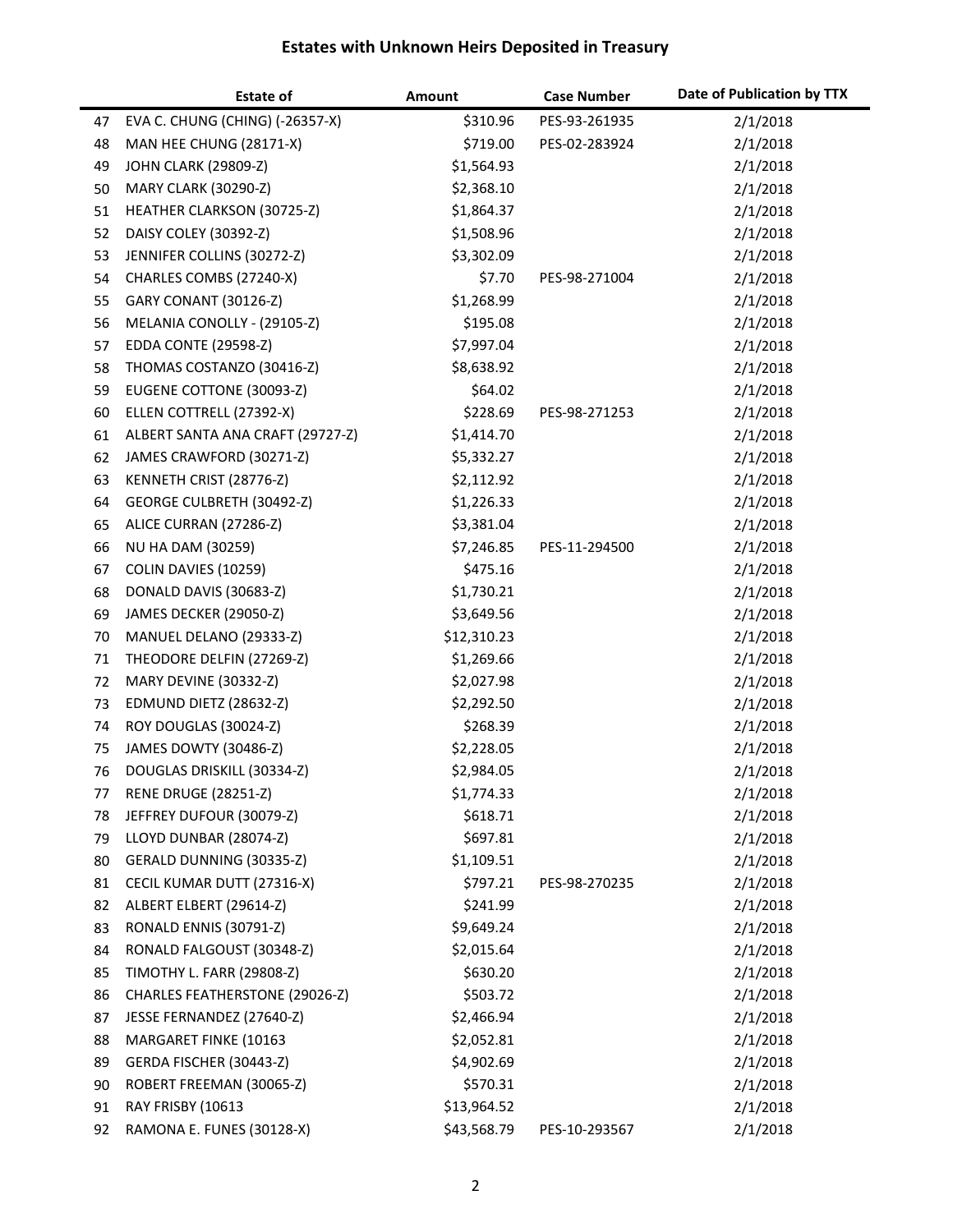|     | <b>Estate of</b>                      | Amount      | <b>Case Number</b> | Date of Publication by TTX |
|-----|---------------------------------------|-------------|--------------------|----------------------------|
| 93  | RAMONA E. FUNES (30128-X)             | \$5,474.07  |                    | 2/1/2018                   |
| 94  | MARY GAINES (29794-Z)                 | \$3,168.44  |                    | 2/1/2018                   |
| 95  | YVONNE GARCIA (29453-Z)               | \$975.18    |                    | 2/1/2018                   |
| 96  | FLOYD GARTMAN (30034-Z)               | \$4,366.17  |                    | 2/1/2018                   |
| 97  | FLOYD GARTMAN (30034-Z)               | \$1,250.65  |                    | 2/1/2018                   |
| 98  | DOROTHY GEORGE (30673-Z)              | \$1,164.38  |                    | 2/1/2018                   |
| 99  | VALENTIN GEORGIEV (30361-Z)           | \$2,814.36  |                    | 2/1/2018                   |
| 100 | JOSEPH WILLIAM GIBBONS (29231-Z)      | \$3,432.68  |                    | 2/1/2018                   |
| 101 | HARRY GINGOLD (30155-Z)               | \$2,111.94  |                    | 2/1/2018                   |
| 102 | BETTY GLASS (30339-Z)                 | \$229.12    |                    | 2/1/2018                   |
| 103 | RICHARD GLEESON (30337-Z)             | \$955.98    |                    | 2/1/2018                   |
| 104 | TIMOTHY GLINOS (29159-Z)              | \$213.80    |                    | 2/1/2018                   |
| 105 | GARY GLYNN (30827-Z)                  | \$570.00    |                    | 2/1/2018                   |
| 106 | GEORGE GORNY (26727-Z)                | \$890.00    |                    | 2/1/2018                   |
| 107 | ZELEMA GREEN (28140-Z)                | \$119.10    |                    | 2/1/2018                   |
| 108 | GEORGE GROSS (29782-Z)                | \$3,445.86  |                    | 2/1/2018                   |
| 109 | SUZETTE GUTH (30471-Z)                | \$598.66    |                    | 2/1/2018                   |
| 110 | SUZETTE GUTH (30471-Z)                | \$120.00    |                    | 2/1/2018                   |
|     | 111 PEDRO GUZMAN (10795               | \$1,090.18  |                    | 2/1/2018                   |
| 112 | WILLIAM HAAS (30327-Z)                | \$4,078.64  |                    | 2/1/2018                   |
| 113 | CLAYTON HALE (27565-Z)                | \$1,094.40  |                    | 2/1/2018                   |
| 114 | BRUCE HALPERN (30646-Z)               | \$438.40    |                    | 2/1/2018                   |
|     | 115 WILLIAM C. III HAMILTON (28889-Z) | \$730.03    |                    | 2/1/2018                   |
| 116 | <b>RALPH HEATH (28165-Z)</b>          | \$261.35    |                    | 2/1/2018                   |
| 117 | WILLIAM HENDRICK (30292-Z)            | \$443.38    |                    | 2/1/2018                   |
| 118 | LOUISE HENRY (28647-Z)                | \$1,564.91  |                    | 2/1/2018                   |
| 119 | WILLIAM HENSON (30493-Z)              | \$254.85    |                    | 2/1/2018                   |
|     | 120 LUCILLE HETTENHAUSEN (29922-Z)    | \$6,270.32  |                    | 2/1/2018                   |
| 121 | DENNIS HINZE (30041-Z)                | \$3,074.80  |                    | 2/1/2018                   |
| 122 | THOMAS HOGAN (30025-Z)                | \$352.55    |                    | 2/1/2018                   |
| 123 | KATHERINE HOLLAND (29425-Z)           | \$9,297.68  |                    | 2/1/2018                   |
| 124 | MARGARET A. HOLT - (28977-Z)          | \$453.78    |                    | 2/1/2018                   |
| 125 | SUZANNE HOLT (30532-Z)                | \$3,498.65  |                    | 2/1/2018                   |
| 126 | FRANZ HONZSACK (28070-Z)              | \$458.98    |                    | 2/1/2018                   |
| 127 | RONALD HORAK (30690-Z)                | \$6,706.64  |                    | 2/1/2018                   |
| 128 | PAUL HOWARD (30416-Z)                 | \$1,636.06  |                    | 2/1/2018                   |
| 129 | LEONARD HUBER (29945                  | \$89,735.82 | PES-08-291850      | 2/1/2018                   |
| 130 | JOHN HURLEY (30455-X)                 | \$28,357.83 | PES-12-295956      | 2/1/2018                   |
| 131 | HELEN HUTCHINSON (28972-Z)            | \$914.51    |                    | 2/1/2018                   |
| 132 | CLOVIS JACKSON (29977-Z)              | \$2,254.37  |                    | 2/1/2018                   |
| 133 | HELEN JACKSON (30152-Z)               | \$3,273.39  |                    | 2/1/2018                   |
| 134 | JAMES JACKSON (29796-Z)               | \$5,589.49  |                    | 2/1/2018                   |
| 135 | WINIFRED JERRELS (28484-X)            | \$307.35    | PES-03-284972      | 2/1/2018                   |
| 136 | CHUNG LOCK JIM (28685-Z)              | \$38.86     |                    | 2/1/2018                   |
| 137 | MARCIA JOHNSON (28857-Z)              | \$419.34    |                    | 2/1/2018                   |
| 138 | MARGIE JOHNSON (30776-Z)              | \$463.89    |                    | 2/1/2018                   |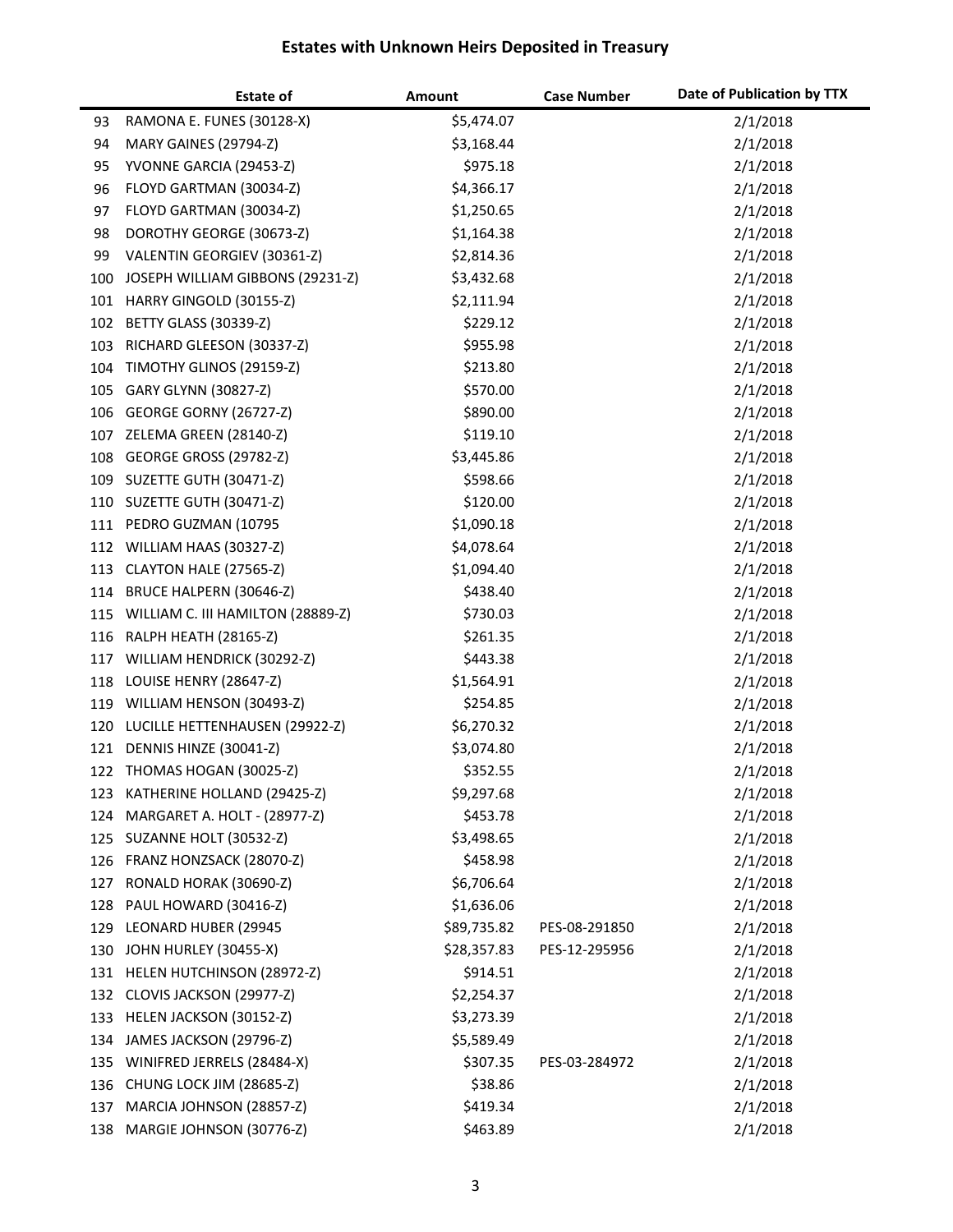|     | <b>Estate of</b>                    | Amount      | <b>Case Number</b> | Date of Publication by TTX |
|-----|-------------------------------------|-------------|--------------------|----------------------------|
|     | 139 STEPHEN JOHNSON (30721-Z)       | \$658.55    |                    | 2/1/2018                   |
| 140 | <b>PAUL JORDAN (29762-Z)</b>        | \$988.55    |                    | 2/1/2018                   |
| 141 | JAMES JOYCE (30468-Z)               | \$3,323.16  |                    | 2/1/2018                   |
| 142 | PHILLIP KAISER (30435-Z)            | \$484.98    |                    | 2/1/2018                   |
| 143 | RICHARD KEEHAN (30202-Z)            | \$623.14    |                    | 2/1/2018                   |
| 144 | JOHNSTON KITCHENS (30692-Z)         | \$1,357.71  |                    | 2/1/2018                   |
| 145 | ALEXANDER KOLUBANEV (27133-X)       | \$10,545.92 | PES-97-268713      | 2/1/2018                   |
| 146 | STEFAN KOMOZI (28799-Z)             | \$489.36    |                    | 2/1/2018                   |
| 147 | JOHN KORICH (30191-Z)               | \$1,934.80  |                    | 2/1/2018                   |
| 148 | EDNA KRUNI (27847)                  | \$3,813.64  | PES-01-281180      | 2/1/2018                   |
| 149 | MICHAEL KUBUSH (28582-Z)            | \$1,820.23  |                    | 2/1/2018                   |
| 150 | MASATO KUNITAKE (29002-X)           | \$24,816.90 | PES-05-287653      | 2/1/2018                   |
| 151 | MASATO KUNITAKE (29002-X)           | \$2,882.09  |                    | 2/1/2018                   |
| 152 | MITSUKO KURIHARA - (30734-Z)        | \$1,285.17  |                    | 2/1/2018                   |
| 153 | JOSEPH LABOALE (29713-Z)            | \$161.70    |                    | 2/1/2018                   |
| 154 | <b>GARY LAFON (29371-Z)</b>         | \$396.86    |                    | 2/1/2018                   |
| 155 | ARTURO LAGUNAS (27590)              | \$3,033.36  | PES-99-272851      | 2/1/2018                   |
| 156 | GILBERT LARA (29346-Z)              | \$2,500.00  |                    | 2/1/2018                   |
| 157 | GILBERT LARA (29346-Z)              | \$1,813.84  |                    | 2/1/2018                   |
| 158 | HUNG CHUN LAU (29804-Z)             | \$10,716.89 |                    | 2/1/2018                   |
| 159 | CHARLES LAURIN (30315-Z)            | \$5,835.65  |                    | 2/1/2018                   |
| 160 | CLARENCE LAW (29938-Z)              | \$676.76    |                    | 2/1/2018                   |
| 161 | CHARLES LAWLESS (29731-Z)           | \$3,575.06  |                    | 2/1/2018                   |
| 162 | SALVATORE LAZZARA (28025-X)         | \$202.66    | PES-01-282232      | 2/1/2018                   |
| 163 | MARY LEAL (29459-Z)                 | \$446.41    |                    | 2/1/2018                   |
| 164 | HIONG KOK LEE AKA SAM LEE (29079-Z) | \$1,859.58  |                    | 2/1/2018                   |
| 165 | EILEEN LENIHAN (30397-Z)            | \$3,179.61  |                    | 2/1/2018                   |
| 166 | HENRY LEPAGE (29520-Z)              | \$219.18    |                    | 2/1/2018                   |
| 167 | DERVIE LESTER (30411-Z)             | \$7,284.03  |                    | 2/1/2018                   |
| 168 | CARLTON M. LEW (28778-X)            | \$4,718.30  | PES-06-288674      | 2/1/2018                   |
| 169 | <b>JOHN LIND (29489-Z)</b>          | \$1,408.63  |                    | 2/1/2018                   |
| 170 | ESTELLA LINDBERG (29383-Z)          | \$818.47    |                    | 2/1/2018                   |
| 171 | EVELYN LIPSCOMB (28970-Z)           | \$100.00    |                    | 2/1/2018                   |
| 172 | CONSTANCE LOTTI (29760-Z)           | \$1,014.62  |                    | 2/1/2018                   |
| 173 | SIE YING MAK LOUIE (28113-Z)        | \$1,499.18  |                    | 2/1/2018                   |
| 174 | CLARENCE LUCAS (30649-Z)            | \$738.29    |                    | 2/1/2018                   |
| 175 | GONZALO MARTINEZ (27274-X)          | \$77.40     | PES-98-269764      | 2/1/2018                   |
| 176 | EDWARD MCCARRELL (29011-Z)          | \$3,862.81  |                    | 2/1/2018                   |
| 177 | ELLEEN MCCONNELL (29756-Z)          | \$3,073.37  |                    | 2/1/2018                   |
| 178 | WALTER R. MC DONALD (29027-Z)       | \$820.49    |                    | 2/1/2018                   |
| 179 | PATRICK McGINN (28775-X)            | \$36,097.85 | PES-04-286647      | 2/1/2018                   |
| 180 | PATRICK McGINN (28775-X)            | \$336.21    |                    | 2/1/2018                   |
| 181 | WILLIAM JOHN MCNEIL (27550-Z)       | \$2,715.65  |                    | 2/1/2018                   |
| 182 | LAURIE MERCREDI (28306-Z)           | \$1,965.16  |                    | 2/1/2018                   |
| 183 | ALFRED MEYER (30755-Z)              | \$3,159.58  |                    | 2/1/2018                   |
| 184 | NADER MICHAEL (28734-Z)             | \$631.18    |                    | 2/1/2018                   |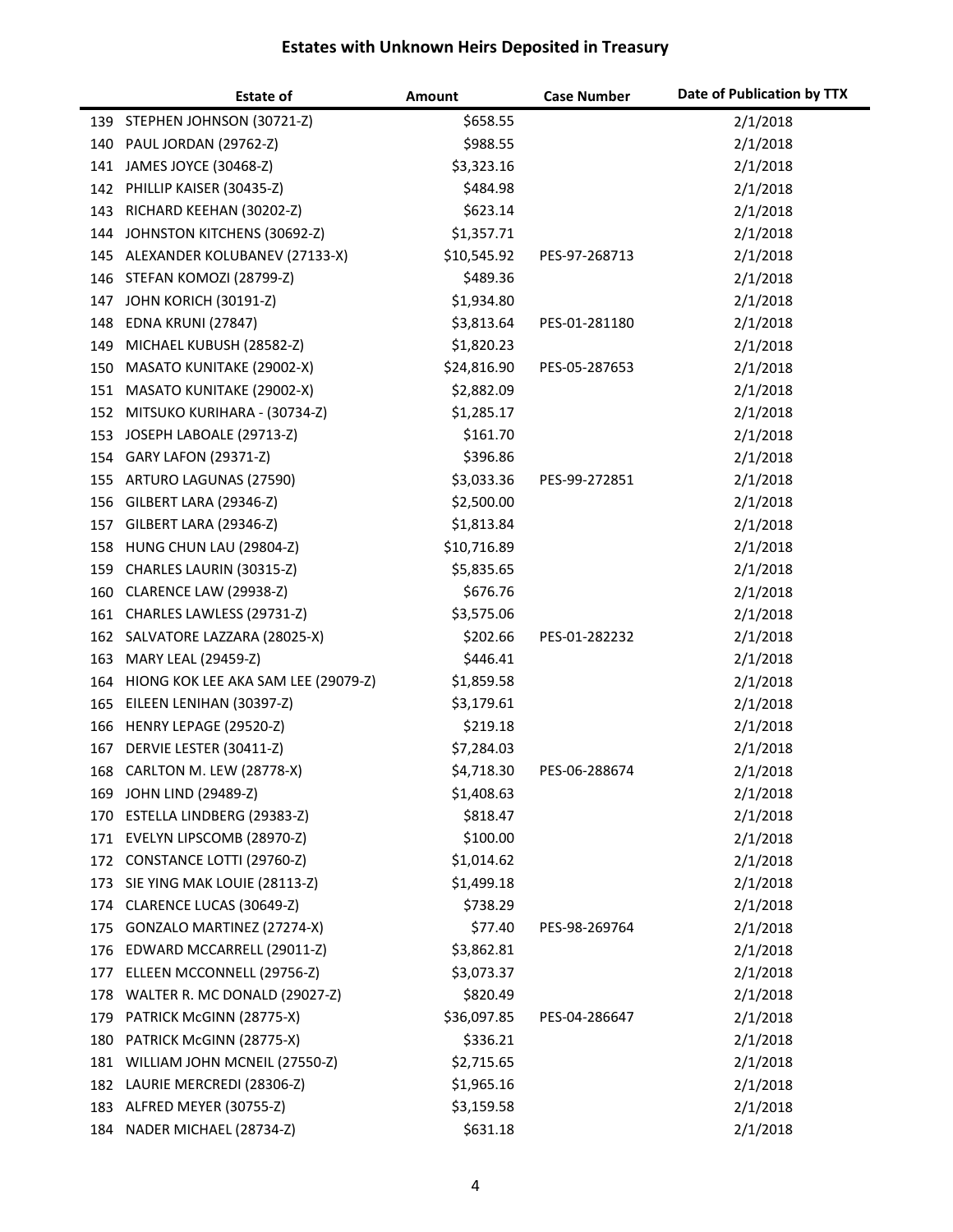|            | <b>Estate of</b>                                       | Amount                   | <b>Case Number</b> | Date of Publication by TTX |
|------------|--------------------------------------------------------|--------------------------|--------------------|----------------------------|
|            | 185 ANATOLE MICOUTINE (27594-X)                        | \$284.83                 | PES-99-272893      | 2/1/2018                   |
| 186        | HARRIET MIGDAL (29730-Z)                               | \$1,024.33               |                    | 2/1/2018                   |
| 187        | CATHERINE MIHALIC (30045-Z)                            | \$6,065.24               |                    | 2/1/2018                   |
| 188        | DAVID MILLER (28802-Z)                                 | \$996.65                 |                    | 2/1/2018                   |
| 189        | LARRY MILLER (27312-X)                                 | \$978.15                 | PES-98-270172      | 2/1/2018                   |
| 190        | TAKESHI MIYAMOTO (29211-Z)                             | \$8,432.28               |                    | 2/1/2018                   |
| 191        | EDWARD MONAGHAN (30136-Z)                              | \$5,769.78               |                    | 2/1/2018                   |
|            | 192 ANDREW MONROE (30374-Z)                            | \$557.62                 |                    | 2/1/2018                   |
| 193        | KENNETH C. MONTGOMERY (26109)                          | \$3,086.38               | PES-93-260102      | 2/1/2018                   |
| 194        | ISMAIL MOOLLA (29481-Z)                                | \$14,225.24              |                    | 2/1/2018                   |
| 195        | BOBBY MOORE (30670-Z)                                  | \$1,434.82               |                    | 2/1/2018                   |
| 196        | HARRY MORGAN (30743-Z)                                 | \$15,469.13              |                    | 2/1/2018                   |
| 197        | STEPHEN NEAL (27693-Z)                                 | \$689.73                 |                    | 2/1/2018                   |
|            | 198 ELSA NICKLAS (26378-X)                             | \$624.36                 | PES-94-262082      | 2/1/2018                   |
| 199        | ROBERT NORTH (29651-Z)                                 | \$1,061.22               |                    | 2/1/2018                   |
| 200        | JUREK NOWAKOWSKI (27201-Z)                             | \$10,234.43              |                    | 2/1/2018                   |
| 201        | <b>JOHN NUNES (30564-Z)</b>                            | \$8,984.68               |                    | 2/1/2018                   |
|            | 202 LAURA NYFIELD (30358-Z)                            | \$4,874.37               |                    | 2/1/2018                   |
| 203        | EVELYN OHLSSON (30027-Z)                               | \$4,385.03               |                    | 2/1/2018                   |
| 204        | ROBERT OLSEN (29758-Z)                                 | \$1,992.63               |                    | 2/1/2018                   |
| 205        | ALMA FRIEDA ORTEL (27445-X)                            | \$5,823.44               | PES-99-271743      | 2/1/2018                   |
| 206        | <b>FRANK ORTIZ (30423-Z)</b>                           | \$227.49                 |                    | 2/1/2018                   |
| 207        | RICHARD PADILLA (30773-Z)                              | \$149.30                 |                    | 2/1/2018                   |
| 208        | BRENDA PALMER (10480)                                  | \$1,536.18               |                    | 2/1/2018                   |
| 209        | JAMES PALTANAVICH (30030-Z)                            | \$669.83                 |                    | 2/1/2018                   |
| 210        | MICHAEL PAPING (30627-Z)                               | \$358.00                 |                    | 2/1/2018                   |
| 211        | EVELYN PARENTI (28264-Z)                               | \$432.12                 |                    | 2/1/2018                   |
|            | 212 ROBERT PARK (30633-Z)                              | \$2,717.53               |                    | 2/1/2018                   |
|            | 213 FRANK PARKINSON (30330-Z)                          | \$2,611.94               |                    | 2/1/2018                   |
|            | 214 LOUIS PASSETTI (30670-Z)                           | \$1,095.50               |                    | 2/1/2018                   |
| 215        | PATRICIA PEARSON (29979-Z)                             | \$889.20                 |                    | 2/1/2018                   |
| 216        | <b>MOSES PERRY (28493-Z)</b>                           | \$84.50                  |                    | 2/1/2018                   |
| 217        | DUANE PHILLIPS (10477)                                 | \$509.55                 |                    | 2/1/2018                   |
| 218        | MARY PRESTIGIACOMO (29981-Z)                           | \$2,595.71               |                    | 2/1/2018                   |
| 219        | ROBERT PROCTER (29811-Z)<br>KENNETH QUICKLEY (27534-Z) | \$4,536.92<br>\$1,222.26 |                    | 2/1/2018                   |
| 220        | ROBERT RAMIREZ (29446-Z)                               | \$698.62                 |                    | 2/1/2018                   |
| 221        | CHARLES RHODES (10798)                                 | \$394.14                 |                    | 2/1/2018<br>2/1/2018       |
| 222<br>223 | LUCILLE RILEY (27506-Z)                                | \$338.70                 |                    |                            |
| 224        | DONALD RORVICK (29967-Z)                               | \$484.12                 |                    | 2/1/2018<br>2/1/2018       |
| 225        | CARLOS ROSALES (30326-Z)                               | \$2,538.66               |                    | 2/1/2018                   |
| 226        | CARLOS ROSALES (30326-Z)                               | \$330.00                 |                    | 2/1/2018                   |
| 227        | MARILYN RUSS (30642-Z)                                 | \$2,225.53               |                    | 2/1/2018                   |
| 228        | JOANNE RYAN (10722)                                    | \$1,356.33               |                    | 2/1/2018                   |
| 229        | LEE SALINAS (28216-Z)                                  | \$318.01                 |                    | 2/1/2018                   |
|            | 230 TEDDY SAMPSON (30366-Z)                            | \$779.29                 |                    | 2/1/2018                   |
|            |                                                        |                          |                    |                            |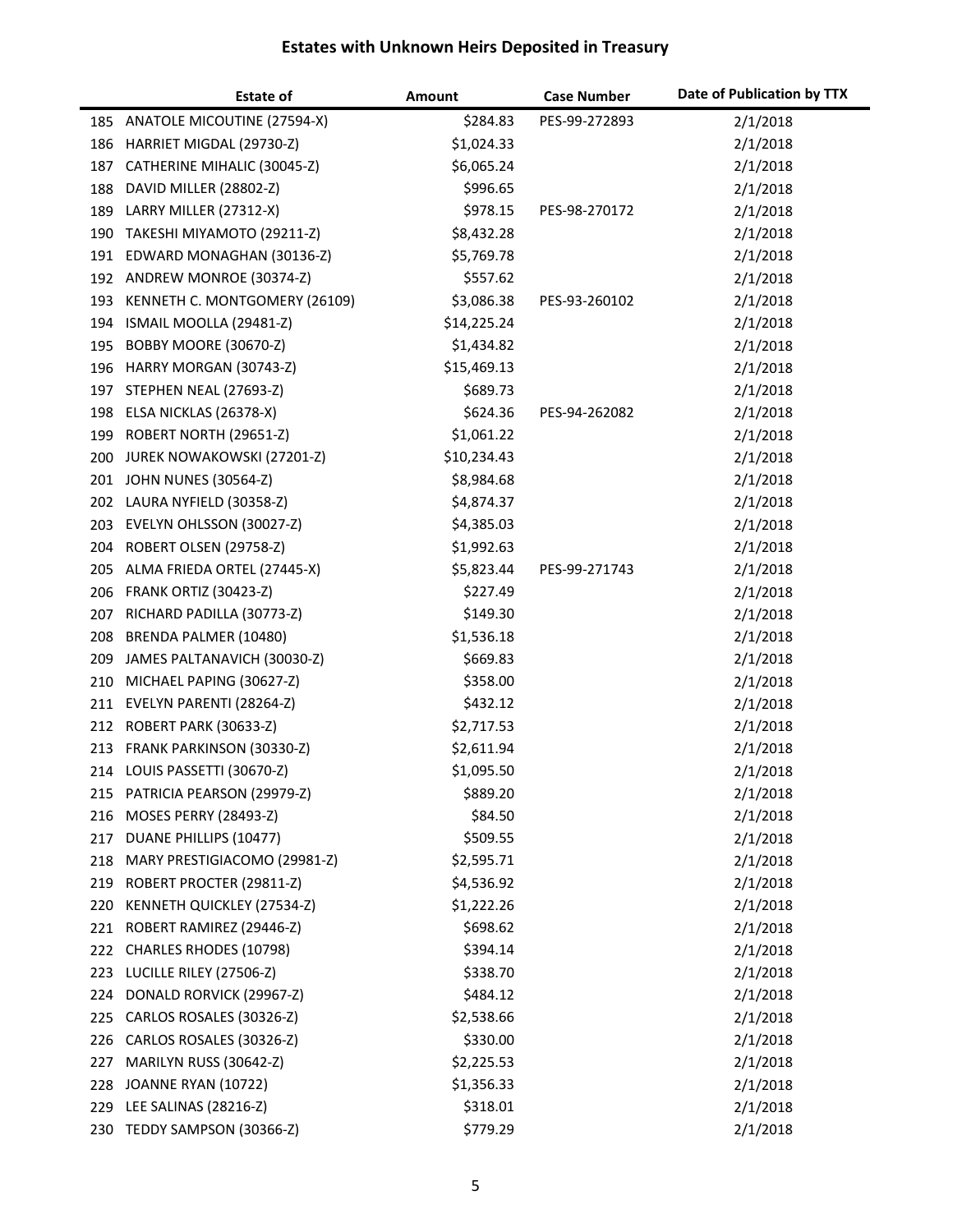|            | <b>Estate of</b>                                     | Amount               | <b>Case Number</b> | Date of Publication by TTX |
|------------|------------------------------------------------------|----------------------|--------------------|----------------------------|
|            | 231 DANIEL SANCHEZ (28952-Z)                         | \$197.71             |                    | 2/1/2018                   |
| 232        | PAUL SANCHEZ (30411-Z)                               | \$248.16             |                    | 2/1/2018                   |
| 233        | DONALD SANDERS (30623-Z)                             | \$3,815.88           |                    | 2/1/2018                   |
| 234        | EUGENE SARLATTE (30595-Z)                            | \$128.67             |                    | 2/1/2018                   |
| 235        | GEORGE SAUNDERS (28360-Z)                            | \$231.72             |                    | 2/1/2018                   |
| 236        | SHALIA SAVIGNE - (16408)                             | \$3,699.37           |                    | 2/1/2018                   |
| 237        | JOSEPH SCHEMBRA (30329-Z)                            | \$216.89             |                    | 2/1/2018                   |
| 238        | RUMILDA SCHNELLE (30314-Z)                           | \$625.95             |                    | 2/1/2018                   |
| 239        | ERNIE SCHOFIELD (28510-Z)                            | \$318.10             |                    | 2/1/2018                   |
| 240        | WILBUR SCOTT (30398-Z)                               | \$653.09             |                    | 2/1/2018                   |
|            | 241 JOSEPH SCULLY (28340-Z)                          | \$543.25             |                    | 2/1/2018                   |
| 242        | DANIEL SHEA (30611-Z)                                | \$355.03             |                    | 2/1/2018                   |
| 243        | EUGENE SHILDT (30336-Z)                              | \$616.40             |                    | 2/1/2018                   |
| 244        | ROSALIE SIEDER (30142-Z)                             | \$442.31             |                    | 2/1/2018                   |
| 245        | ANN MARIE SIENKOWSKI (27659-Z)                       | \$6,009.00           |                    | 2/1/2018                   |
| 246        | PORFIRIO SIERRA (30309-Z)                            | \$401.53             |                    | 2/1/2018                   |
| 247        | GERALD SIMMONS (29806-Z)                             | \$2,215.71           |                    | 2/1/2018                   |
| 248        | CATHERINE SIMONETTE (28930-Z)                        | \$141.78             |                    | 2/1/2018                   |
| 249        | JESSE SLOBIN (30762-Z)                               | \$485.88             |                    | 2/1/2018                   |
| 250        | EDWARD SMITH (29178-Z)                               | \$1,685.62           |                    | 2/1/2018                   |
| 251        | <b>KAREN SNOW (27664-Z)</b>                          | \$1,798.24           |                    | 2/1/2018                   |
| 252        | GORDAN SORENSON (30103-Z)                            | \$607.28             |                    | 2/1/2018                   |
| 253        | CHARLES STAFFORD (27062-X)                           | \$721.18             | PES-96-267504      | 2/1/2018                   |
| 254        | JAMES STEVENS (29667-Z)                              | \$67.32              |                    | 2/1/2018                   |
| 255        | THOMAS STONE (30631-Z)                               | \$2,042.84           |                    | 2/1/2018                   |
| 256        | WILLIAM STYLES (28143-Z)                             | \$815.53             |                    | 2/1/2018                   |
| 257        | KATHLEEN SUTTON (29958-Z)                            | \$10,822.93          |                    | 2/1/2018                   |
| 258        | NIRUN TAICHAISONG (28198-Z)                          | \$10,054.16          |                    | 2/1/2018                   |
| 259        | LOON FONG TAM (26610-X)                              | \$218.66             | PES-94-263920      | 2/1/2018                   |
| 260        | MARIA TATORIN (29924-Z)                              | \$11,541.56          |                    | 2/1/2018                   |
| 261        | PAMELA TECHTER (10470)                               | \$947.68             |                    | 2/1/2018                   |
| 262<br>263 | YOHANNES TEFERA (29940-Z)<br>KEITH TENNLER (30693-Z) | \$815.55<br>\$995.68 |                    | 2/1/2018<br>2/1/2018       |
| 264        | <b>SYBIL TERRY (29477-Z)</b>                         | \$4,035.91           |                    | 2/1/2018                   |
| 265        | BARK QWEN TOM (29765-Z)                              | \$2,213.60           |                    | 2/1/2018                   |
| 266        | ALBERT TORRES (30249-Z)                              | \$566.26             |                    | 2/1/2018                   |
| 267        | ROBERTO TORRES (28975-Z)                             | \$92.72              |                    | 2/1/2018                   |
| 268        | WING TOY (10903)                                     | \$20.04              |                    | 2/1/2018                   |
| 269        | WING TOY (30156-Z)                                   | \$962.00             |                    | 2/1/2018                   |
| 270        | ANGELA TREJO (30816-Z)                               | \$215.14             |                    | 2/1/2018                   |
| 271        | PHYLLIS TRESENZA (30490-Z)                           | \$1,924.92           |                    | 2/1/2018                   |
| 272        | LARRY TRITTEN (30318-Z)                              | \$1,295.78           |                    | 2/1/2018                   |
| 273        | HOSEA TROUPE (30749-Z)                               | \$389.41             |                    | 2/1/2018                   |
| 274        | YOSHIKAZU UYENO (30781-Z)                            | \$1,240.95           |                    | 2/1/2018                   |
| 275        | JULIAN VALDEZ (29624-Z)                              | \$11,785.32          |                    | 2/1/2018                   |
| 276        | CORNELIS VANSCHIE (30308-Z)                          | \$527.45             |                    | 2/1/2018                   |
|            |                                                      |                      |                    |                            |